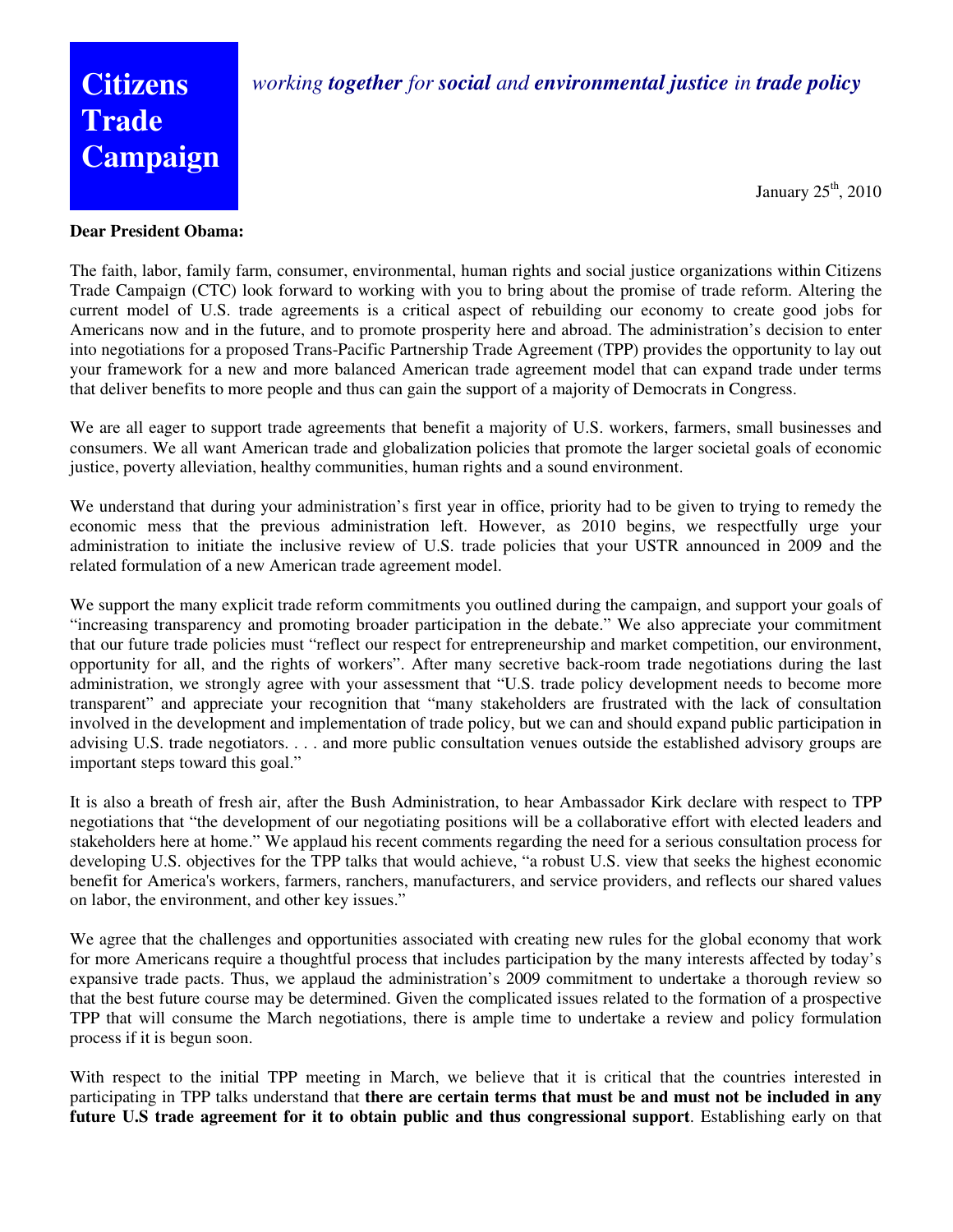there will be a new Obama administration approach to TPP negotiations is especially critical, considering the Bush administration initiated U.S. involvement in the TPP in February 2008. They participated in three negotiating rounds, presumably following the past U.S. trade agreement model opposed by many congressional Democrats, our organizations and according to polling data, a majority of Americans.

Congressional critics of the past trade agreement model worked hard in 2009 to develop legislation that provides specific remedies to many of the issues that you have raised in the past, and about which they have shared concerns. The comprehensive reform agenda set forth in the **Trade Reform, Accountability, Development and Employment (TRADE) Act** – put forward by Senator Sherrod Brown and Representative Mike Michaud – now enjoys the support of a majority of House Democrats. Its cosponsors include a majority of House committee chairs and subcommittee chairs and 22 members of the Blue Dog caucus and 18 members of the New Democrats caucus. The TRADE Act establishes basic, common sense principles upon which all future American trade agreements -- including the TPP - ought to be based. We hope you will use it as a blueprint to build a new model, starting with the TPP negotiations.

**For a prospective Trans-Pacific Partnership Trade Agreement to be successful, it cannot merely mirror past U.S. agreements, including those negotiated with Peru, Colombia, Panama and Korea.** The FTAs negotiated under the Bush Administration do not represent an acceptable trade agreement model. Indeed, a majority of House Democrats voted against the Peru FTA. However, specific improvements made to some of those pacts' terms in 2007 with respect to labor and environmental standards and patent rules related to medicines are a starting point from which a prospective TPP agreement must achieve more progress.

A prospective TPP must also address the significant problems with the foreign investor, procurement, services, agriculture, and food and product safety terms in past trade agreements that were not subject to initial reform in 2007. During the campaign, you included these issues in your discussion of changes needed to the NAFTA-model FTAs. The issues that you raised have been the basis of congressional opposition to NAFTA-style pacts: excessive foreigninvestor privileges and private enforcement systems, limits on domestic procurement policy, service sector provisions that can undermine the regulation needed to ensure affordable access to quality services, limits on imported food and product safety protections, and more.

The TPP provides a long-overdue opportunity to decide what policies future U.S. trade agreements should and should not include. The United States has Free Trade Agreements (FTA) with four of the prospective TPP partners, Australia, Chile, Peru and Singapore. Thus, TPP talks present an opportunity not only to establish a new trade policy going forward, but also to address some of the mistakes of past trade policy.

In March of 2009, our national, state and local affiliates, representing well over sixteen million combined members, and 350 individual organizations in the trade reform movement, signed a letter that was sent to Ambassador Ron Kirk that identified the TRADE Act as the roadmap for the needed reforms to the existing American trade agreement model. These groups agreed that many of the most serious problems of the previous trade agreement model were replicated in the FTAs with Peru, Colombia, Korea and Panama and that the initial reforms made to labor and environmental standards and medicines patent rules required further improvements. Inclusion in a prospective Trans-Pacific Partnership Trade Agreement of the problematic provisions found in past NAFTA-style trade agreements, or the failure to build on past improvements with respect to labor and environmental standards and medicine patent rules, would result in it not even passing the most conservative "does no further harm" test.

*If the TPP if it is to represent a more balanced way to expand trade, and garner broad support from the public, labor and civil society organizations and thus Congress, it must address the core issues below which are also central to the TRADE Act.* 

**- Labor and Environmental Standards and their Enforcement.** The Peru FTA and the three leftover Bush FTAs require countries only to implement the vague terms set forth in the ILO Declaration on Fundamental Principles and Rights at Work, and they explicitly do not refer to the ILO Conventions, with their associated jurisprudence and protections. The labor standards of a prospective TPP agreement must require signatories to enforce the core International Labor Organisation's (ILO) standards as set forth in the ILO Conventions. Requiring in the TPP that countries implement in their domestic law the ILO Convention standards will be a historic accomplishment for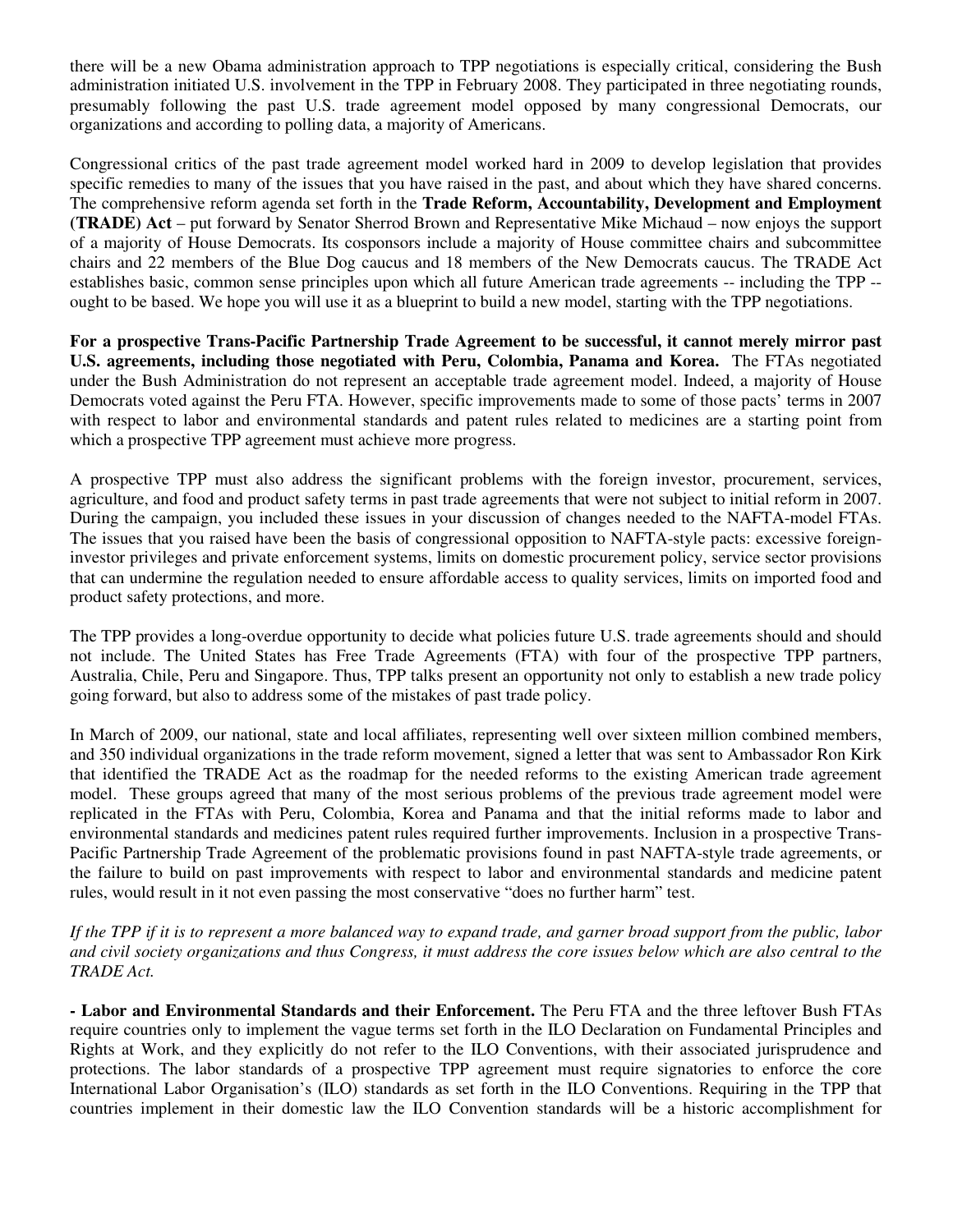international worker rights. Indeed, all future U.S. trade agreements must include a requirement that countries implement in their domestic law the ILO Convention standards. They must also include provisions stating that the failure to enforce or the weakening of such policies would constitute a violation of a trade pact provision, for which the consequences will be just as stringent as commercial violations. The record of implementation of the Peru FTA demonstrates why better enforcement of trade pact labor and environmental terms must be a goal of a prospective TPP. Despite inclusion of the 2007-revised labor and environmental language, the Peru FTA was implemented in 2009 without Peru fully implementing its labor commitments as required and after its government rolled back existing environmental protections. Given the disconcerting labor rights records of Vietnam and Brunei, the issue of enforcement will be a critical one in the TPP negotiations.

**- Foreign-Investor Rights and Private Extra-judicial Investor-State Enforcement**. The TPP must not include the same foreign investor terms included in NAFTA, CAFTA and the Bush FTAs that led many Democrats to oppose these pacts. These past rules afford foreign investors operating here with greater rights than those enjoyed by U.S. investors. The past FTA investment provisions also allow foreign investors and corporations to directly enforce their special FTA investor rights and privileges by suing governments in foreign tribunals to demand cash compensation. You cited these investment rules as problematic during the campaign. The past FTAs' investor rights terms create incentives for U.S. firms to offshore their U.S. production to foreign jurisdictions where they can operate under privileged FTA foreign investor status rather than be forced to deal with that country's regulatory policy and courts. They also subject our domestic environmental, zoning, health and other public interest policies to challenge by foreign investors in foreign tribunals. The Australia FTA does not include investor-state enforcement, providing the starting place from which substantive reforms to the foreign investor rules can be built. The TRADE Act describes a model for trade agreement investment rules that can ensure security for U.S. firms investing abroad while avoiding the overreach of past pacts which established extraordinary new rights for foreign investors.

**- Food and Product Safety**. NAFTA, CAFTA and the Bush FTAs contain language requiring the United States to accept imported food that does not meet our domestic safety standards and limiting import inspection of food and products. In all future U.S. trade pacts, the right to send food and products into the United States must be conditioned on meeting U.S. safety and inspection standards.

**- Procurement Provisions.** Past FTA procurement rules subject many common federal and state procurement policies to challenge and directly forbid other common procurement policies. These procurement rules continue the NAFTA/CAFTA ban on anti-offshoring and many Buy America policies, and expose U.S. renewable-energy, recycled-content and other environmental safety requirements to challenge. These terms must be changed in the TPP to provide the policy space for exciting "Green Economy" proposals needed to get our economy back on track.

**- Service-sector deregulation.** Future U.S. trade pacts must not limit domestic policy regarding the regulation of health, energy, and other essential services. As well, the financial crisis has shown the perils of locking in deregulation of banking, insurance, and other financial services, as has occurred in past pacts.

**- Agriculture Provisions.** Past FTAs contain the NAFTA-style agriculture trade rules that have simultaneously undermined U.S. producers' ability to earn a fair price for their crops at home and in the global marketplace. Multinational grain-trading and food-processing firms have made enormous profits, while farmers on both ends have been hurt. If this model is continued, hunger is projected to increase, along with illicit drug cultivation, and undocumented migration. Failure to establish new agriculture terms would intensify the race to the bottom in commodity prices, pitting farmer against farmer and nation against nation to see who can produce food the cheapest, regardless of labor, environment or food-safety standards.

**- Access to Medicines.** While the most egregious, CAFTA-based terms limiting access to affordable medicines were removed from the last four Bush FTAs, the texts still include NAFTA-style terms that undermine the right to affordable medicines that were contained in the WTO's Doha Declaration. The TPP negotiations must build on the 2007 reforms on medicine patents rules.